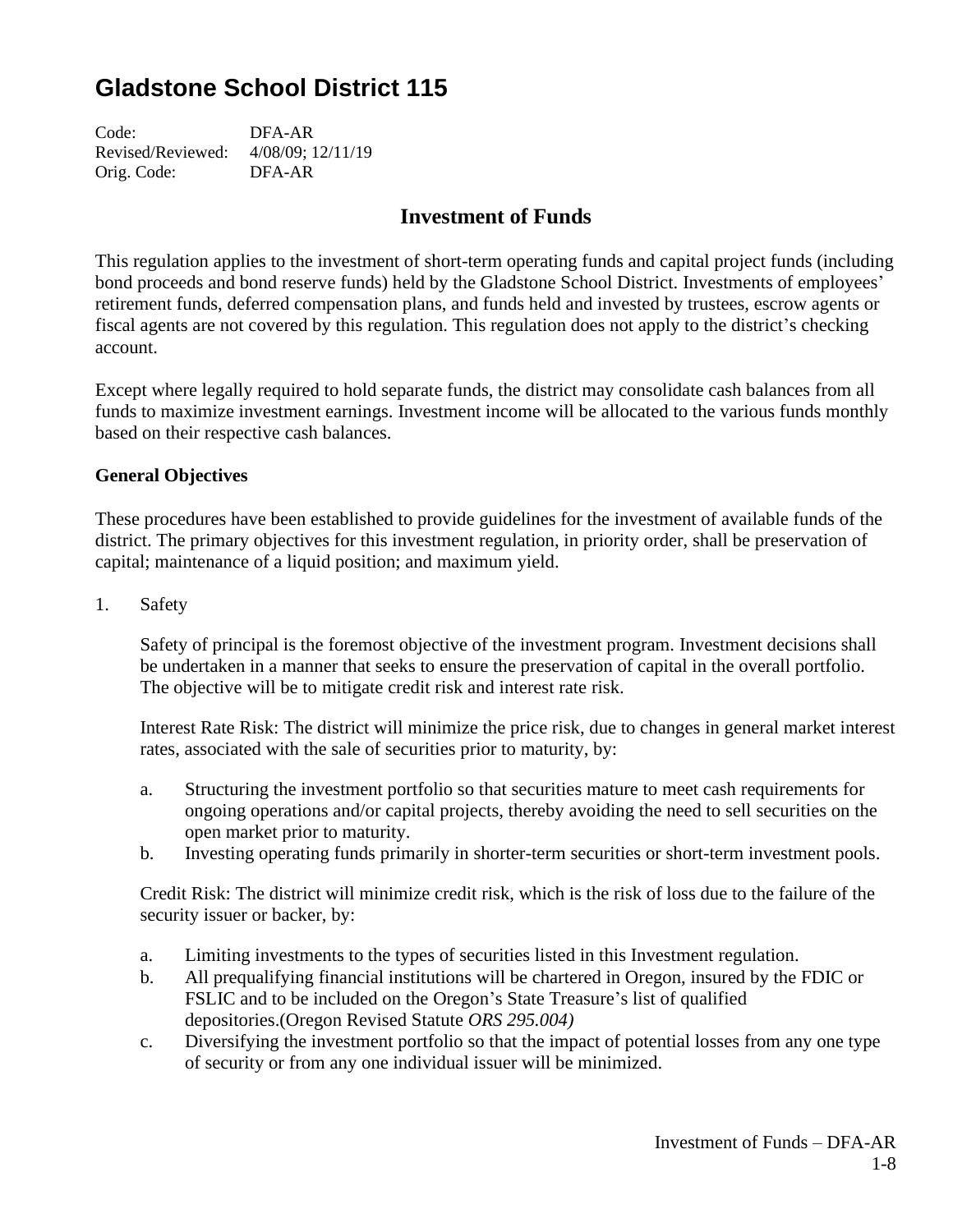# 2. Liquidity

The investment portfolio shall remain sufficiently liquid to meet all operating, capital and construction requirements that may be reasonably anticipated. This is accomplished by structuring the portfolio so that securities mature concurrent with anticipated cash needs. Because of the inherent difficulties in accurately forecasting cash flow requirements, a portion of the portfolio should be continuously invested in readily available funds, such as the Oregon Local Government Investment Pool or overnight repurchase agreements or held in bank balances to ensure that appropriate liquidity is maintained to meet on-going obligations.

#### 3. Yield

The investment portfolio shall be designed with the objective of attaining a market rate of return throughout budgetary and economic cycles, taking into account the investment risk constraints and liquidity needs. Return on investment is of lesser importance compared to the safety and liquidity objectives described above. The portfolio investments are limited to highly rated/low risk securities in anticipation of earning a fair return relative to the risk being assumed.

Securities shall not be sold prior to maturity with the following exceptions:

- a. A security with declining credit may be sold early to minimize loss of principal.
- b. A security swap that would improve the quality, yield, or target duration in the portfolio.
- c. Liquidity needs of the portfolio require that the security be sold.
- d. To liquidate a security purchased in error that violates state law or policy.

## **Standards of Care**

#### Prudence

The standard of prudence to be used by investment officials shall be the "prudent person" standard and shall be applied in the context of managing an overall portfolio. Investment officers acting in accordance with written procedures and this investment policy and exercising due diligence shall be relieved of personal responsibility for an individual security's credit risk or market price changes, provided deviations from expectations are reported in a timely fashion, and the liquidation and/or sale of securities are carried out in accordance with the terms of policy.

Investments shall be made with judgment and care, under circumstances then prevailing, which persons of prudence, discretion and intelligence exercise in the management of their own affairs, not for speculation, but for investment, considering the probable safety of their capital as well as the probable income to be derived.

#### Ethics and Conflicts of Interest

Officers and employees involved in the investment process shall refrain from personal business activity that could conflict with the proper execution and management of the investment program, or that could impair their ability to make impartial decisions. Employees, officers and their families shall not undertake personal investment transactions with the same individual with whom business is conducted on behalf of the District. Officers and employees shall, at all times, comply with the State of Oregon Government Standards and Practices code of ethics set forth in ORS 244.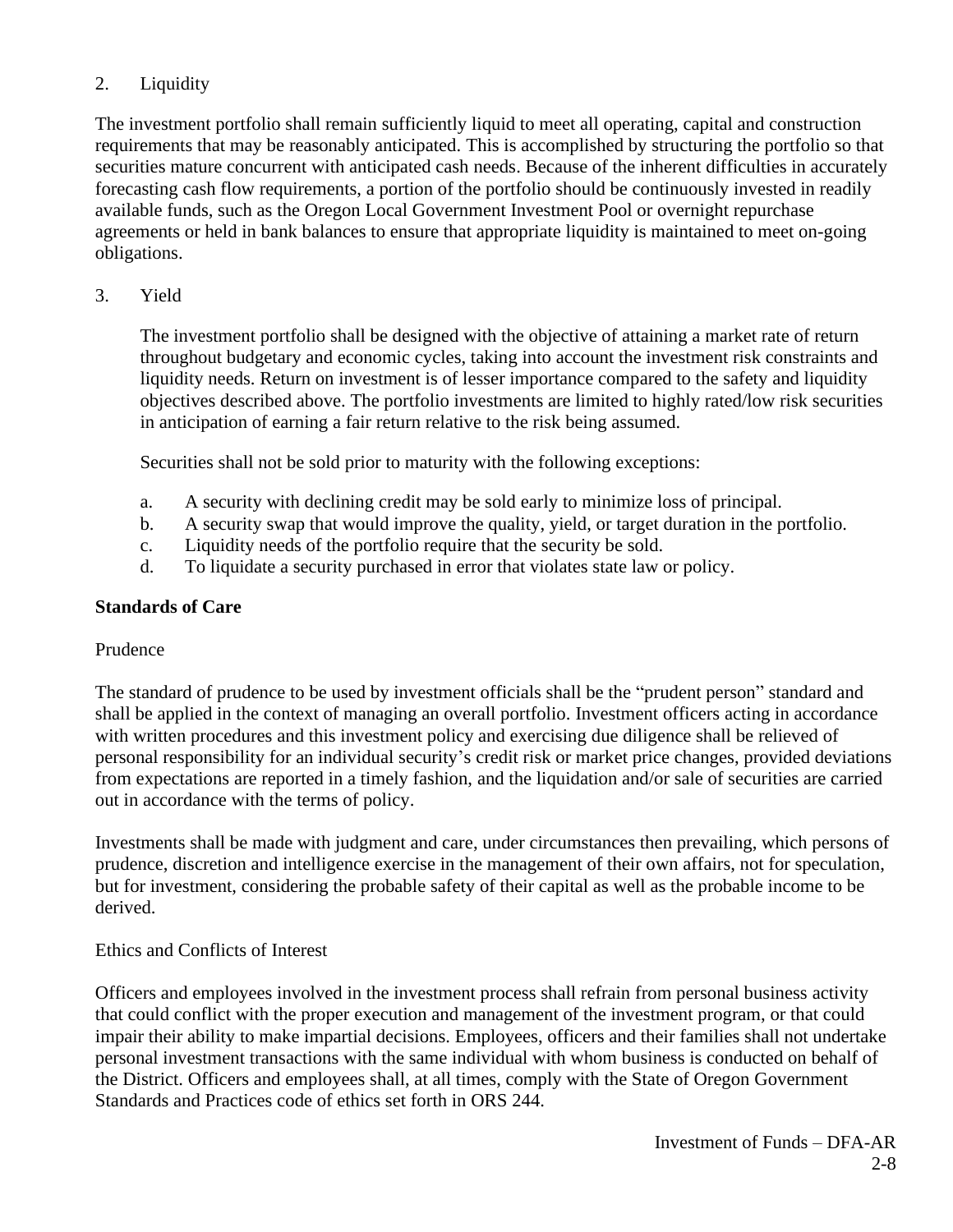#### Delegation of Authority

The director of finance and operations, as authorized by the Gladstone School District Board, shall manage the district's investment program and ensure compliance with Oregon Revised Statutes and the investment policy, designate eligible investment institutions, review periodic investment reports and monitor investment transactions.

The director of finance and operations will administer the policy, place investments, maintain accounting records and prepare investment reports.

#### Investment Advisory Services

Subject to required procurement procedures, the district may engage the support services of outside professionals in regard to its investment program, so long as it can be demonstrated or anticipated that these services produce a net financial advantage and necessary financial protection of the district's resources. External service providers shall be subject to Oregon Revised Statutes and the provisions of this Investment regulation.

The investment advisory service firm will function in a non-discretionary role and provide technical market research to help in implementing investment strategies. Non-discretionary management requires that the district maintain control of investments by requiring the firm to obtain approval for all investment transactions.

#### **Accounting Method**

The district shall comply with all required legal provisions and Generally Accepted Accounting Principles (GAAP) relating to investment accounting. The accounting principles are those contained in the pronouncements of authoritative bodies including but not necessarily limited to, the Governmental Accounting Standards Board (GASB); the American Institute of Certified Public Accountants (AICPA); and the Financial Accounting Standards Board (FASB).

#### **Safekeeping and Custody**

#### Authorized Financial Dealers and Institutions

A list will be maintained of financial institutions authorized to provide investment and safekeeping services. In addition, a list will also be maintained of approved security broker/dealers selected by credit worthiness and other factors considered relevant by the district. These may include primary dealers or regional dealers that qualify under Securities and Exchange Commission (SEC) Rule 15C3-1 (uniform net capital rule). Regional brokers and dealers must be licensed in Oregon in order to be considered for doing business with the district. The district will limit all security purchases to institutions on the approved lists.

All financial institutions and broker/dealers who desire to become qualified for investment transactions must supply the following, as appropriate:

- 1. Audited financial statements;
- 2. Proof of National Association of Securities Dealers (NASD) certification;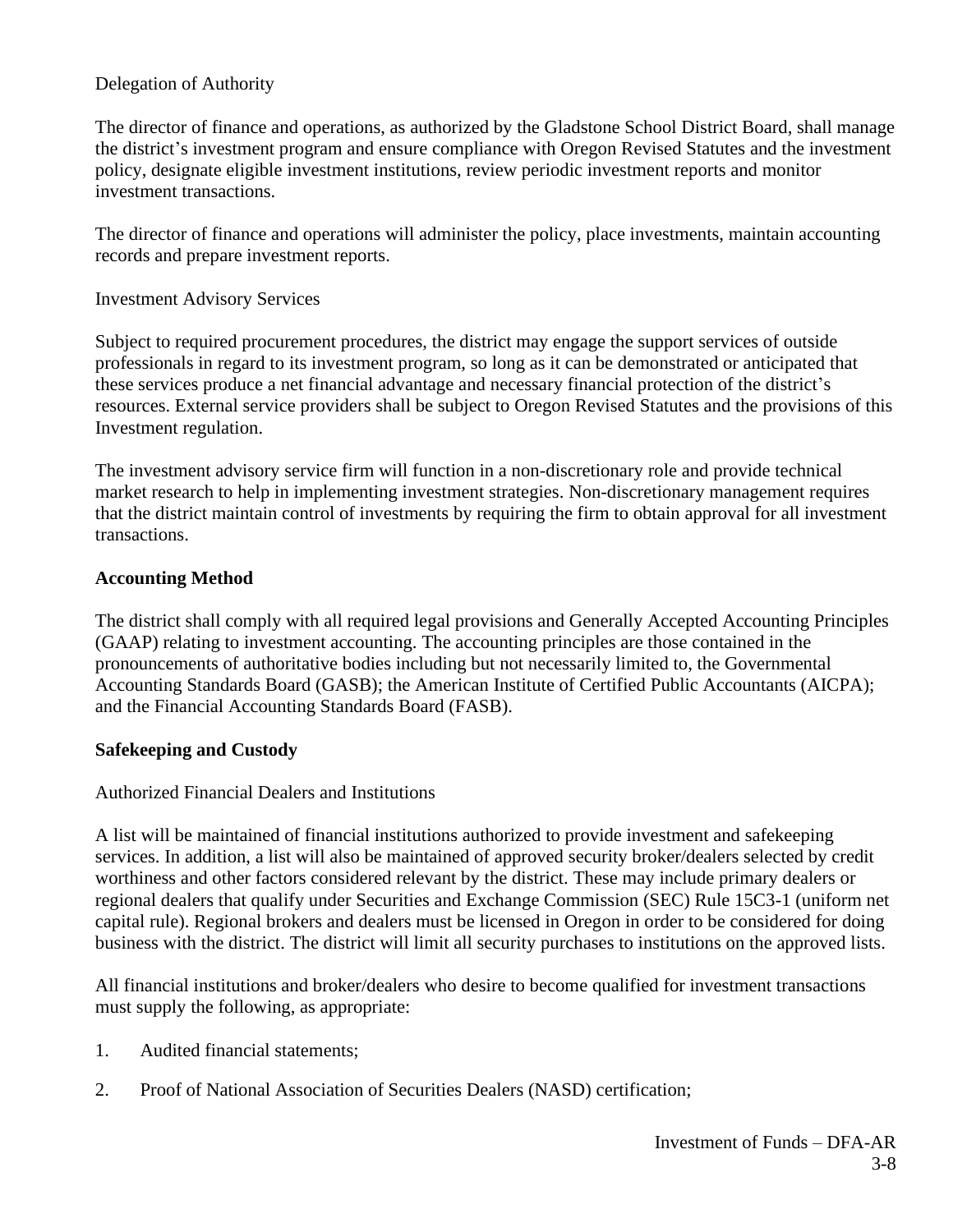- 3. Proof of state registration;
- 4. Have demonstrated an understanding of Oregon Revised Statute 294 and other applicable laws;
- 5. Certification of having read and understood the district's investment policy;
- 6. References from other Oregon local government clients;
- 7. Have assets of at least \$200 million.

A review of the financial condition and registration of qualified financial institutions and broker/dealers will be conducted by the director of finance and operations at least every five years. Additions and deletions to the list may be made at the discretion of the director of finance and operations.

## Internal Controls and Compliance

The director of finance and operations shall establish and maintain a system of internal controls consistent with this regulation designed to prevent the loss of public funds due to fraud, error, misrepresentation or imprudent actions by third parties or by employees of the district. The internal control structure shall be designed to provide reasonable assurance that these objectives are met. Written internal controls shall be reviewed and tested at least annually or upon any extraordinary event such as turnover of key personnel or the discovery of inappropriate activity.

The regulations set forth in this document shall be adhered to and monitored. Any instance which is deemed to be out-of-compliance with this investment regulation shall be brought back into compliance as soon as prudently feasible.

#### Delivery, Safekeeping and Collateral

1. Delivery & Safekeeping

All securities purchased or sold will be transferred only under the "delivery versus payment" (DVP, in accordance with ORS 294.145(4) and (5)) method to ensure that funds or securities are not released until all criteria relating to the specific transaction are met. Securities may be held by the broker/dealer in the district's name in the broker/dealer's account or they may be held by a thirdparty safekeeping agent. Whenever possible, physical delivery of securities will be avoided.

It is the intent of the district that all purchased securities shall be perfected in the name of the district. Sufficient evidence to title shall be consistent with modern investment and commercial practices

Written confirmations will be required for all investment transactions and wire transfers covered by this regulation.

2. Collateral

Cash management tools, defined as bank deposits, time deposits, certificates of deposit, and savings accounts, shall be held in qualified Oregon depositories and collateralized in accordance with ORS Chapter 295.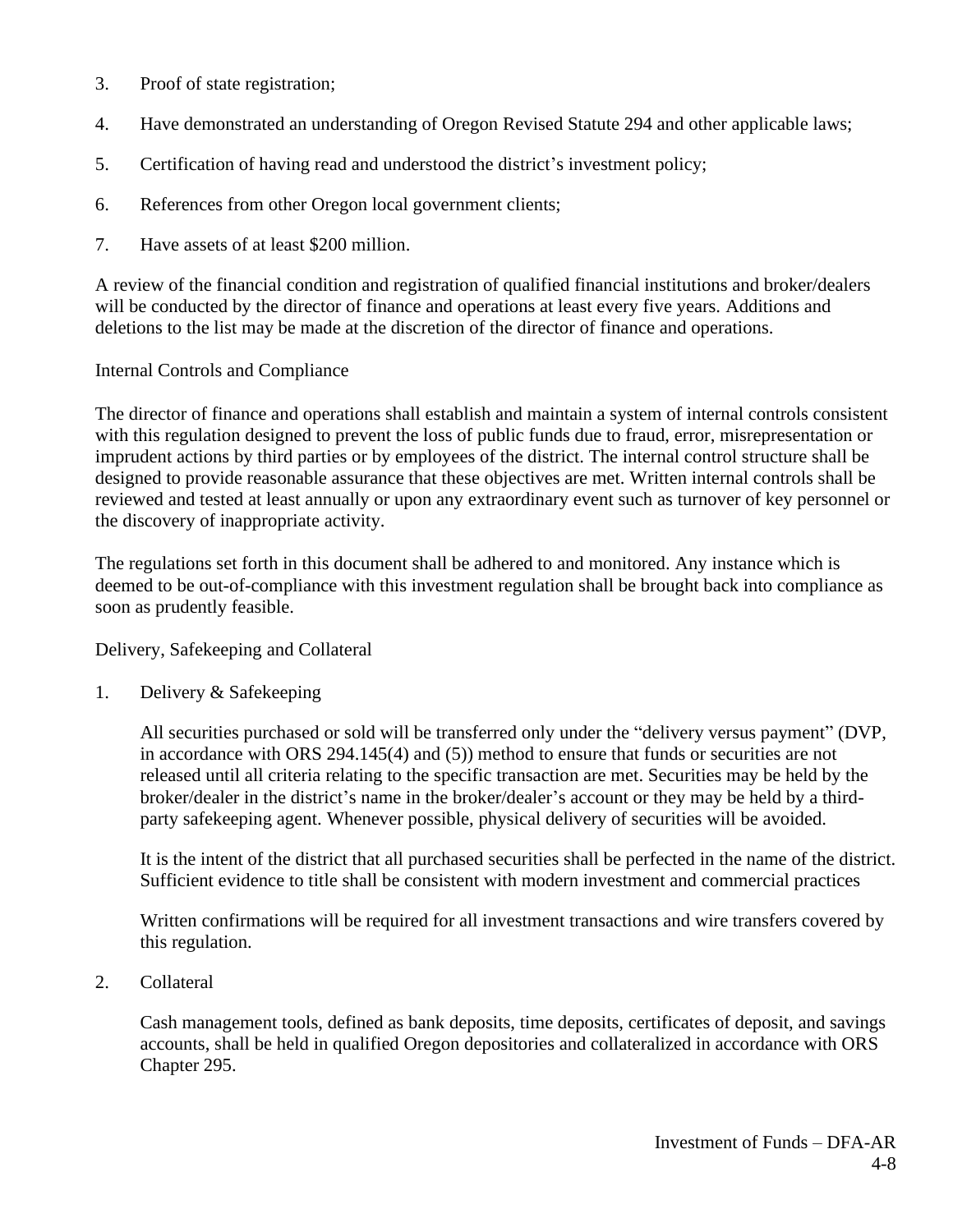ORS 294.035(11) requires repurchase agreement collateral to be limited in maturity to three years and priced according to percentages prescribed by written policy of the Oregon Investment Council or the Oregon Short-Term Fund Board. On March 12, 1996, the OSTF Board adopted the following margins:

- a. US Treasury securities: 102%;
- b. US Agency discount and coupon securities: 102%;
- c. Mortgage backed securities, although allowed by ORS Chapter 294, are not allowed as repurchase agreement collateral under this regulation.

A signed Master Repurchase Agreement must be in place between the district and the securities dealer, prior to entering into any repurchase agreement with that dealer.

#### **Suitable and Authorized Investments**

Investment Types

The district will diversify its investment portfolio to protect its principal by investing in varied instruments and institutions. Furthermore, for sound cash flow, varied dates of maturity for instruments will be established.

This investment regulation restricts the types of investment instruments and percentage of investment to the following:

| <b>Type of Investment Instrument</b>   | <b>Maximum % of Total Portfolio</b> |
|----------------------------------------|-------------------------------------|
| <b>Certificate of Deposit</b>          | 50% Maximum                         |
| US Treasury Bills, Notes and Bonds     | 100% Maximum                        |
| Local Government Investment Pool       | 100% Maximum                        |
| <b>Federal Agency Securities</b>       | 100% Maximum                        |
| <b>Commercial Paper</b>                | 25% Maximum                         |
| Bankers' Acceptances                   | 25% Maximum                         |
| Repurchase Agreements                  | 25% Maximum                         |
| <b>Guaranteed Investment Contracts</b> | 25% Maximum                         |
|                                        |                                     |

#### Investment Parameters

The director of finance and operations will diversify the investment portfolio to avoid incurring unreasonable risks inherent with over-investing in specific instruments, individual institutions or maturities.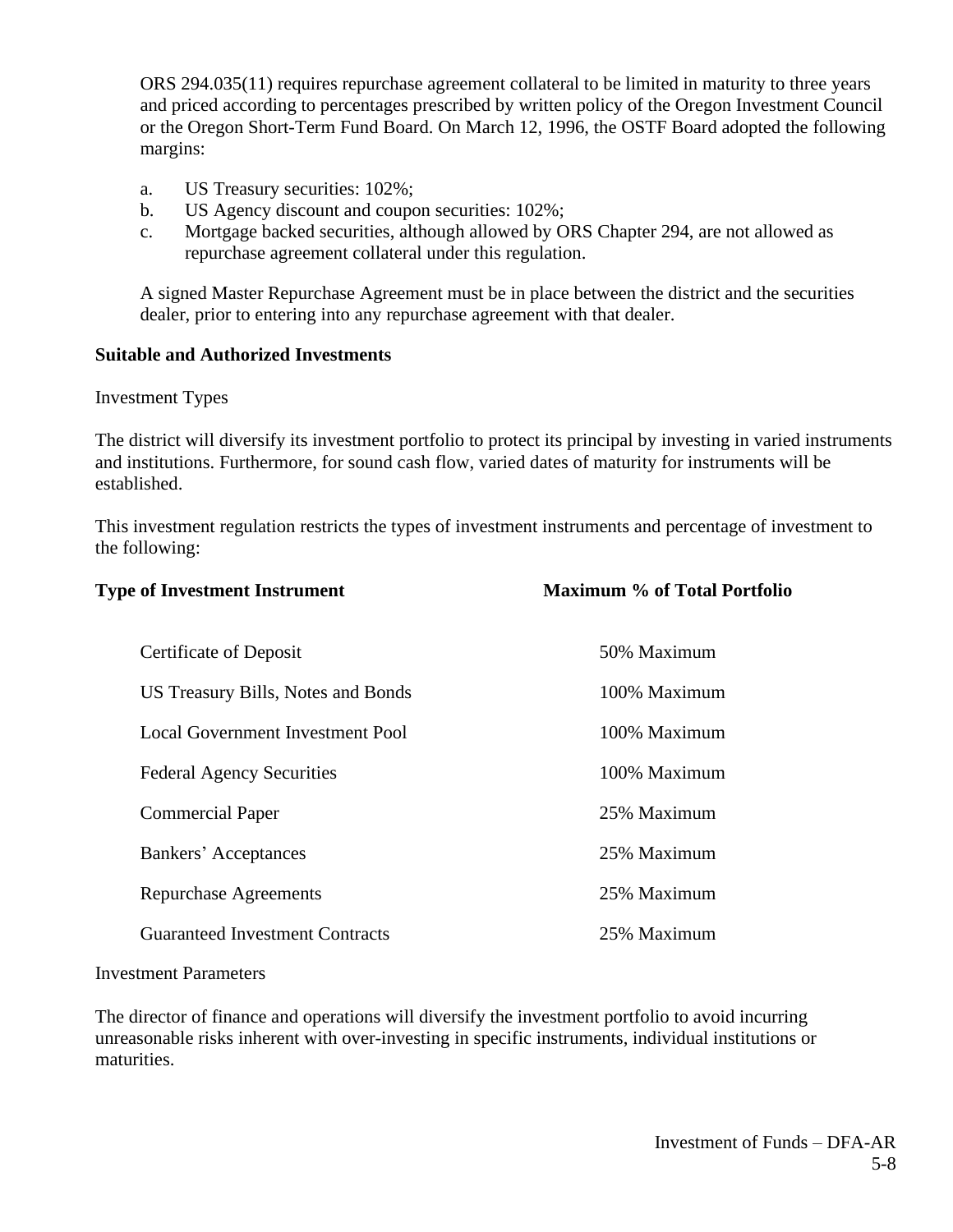- 1. Banker's acceptances: All banker's acceptances (BA's) will be purchased from an Oregon financial institution with a limit of 25% per issuer.
- 2. Repurchase Agreements: Repurchase agreements will be limited to maturities of no longer than 90 days. All repurchase agreements will be collateralized 102% by U.S. Government or Agency obligations. All collateral will be held by third party safekeeping. A signed repurchase agreement will be obtained from the issuing institution. Confirmation of collateral will be provided to the district on a timely basis.
- 3. U.S. Treasury Obligations: No limits on purchase.
- 4. U.S. Government Agency Securities: No limits on purchases other than a limit on concentration of 25% in any one issuer.
- 5. Commercial Paper: There shall be a limit of 25% of the portfolio held in commercial Paper. In addition, ORS 294.035 limits investment in a single corporate entity to no more than 5% of the portfolio.
- 6. Local Government Investment Pool: The LGIP limits the amount of investment per ORS 294.810. Other than this limitation, there is no limit to the amount that can be invested in the pool, although the pool does not collateralize, deliver, or guarantee investment instruments.
- 7. Guaranteed Investment Contracts: ORS 294.052 authorizes local governments to invest bond proceeds in authorized guaranteed investment agreements with qualified financial agencies with a limit of 25% per issuer.
- 8. Cash management tools, defined as bank deposits, time deposits, certificates of deposit, and savings accounts, shall be held in qualified Oregon depositories and collateralized in accordance with ORS Chapter 295. In purchasing a time or certificate of deposit (TCD), the Director of Finance and Operations will not invest an amount which is more than 50% of the portfolio in TCD's with no more than 25% per financial institution. In addition, no TCD investment amount will be more than 5% of the total deposits of any single institution. As required by Oregon Revised Statutes 295, the director of finance and operations will be responsible to ensure that a certificate of participation has been presented by the issuing institution to cover any outstanding TCD above the statutory level of insurance provided by FDIC. The district will always require full collateralization on all TCD investments.
- 9. Maximum Maturities

The district will not invest operating funds in securities having a maturity of more than 3 years from the date of purchase. Investment maturities shall be scheduled to coincide with projected cash flow needs. Guidelines for the maturity or maximum length of time that operating funds are invested before being returned to the district for use or reinvestment will be as follows:

> 10% of the total funds invested will mature in 30 days or less. 30% of the total funds invested will mature in 90 days or less. 50% of the total funds invested will mature in 180 days or less. 75% of the total funds invested will mature in one year or less. 25% of the total funds invested will mature in 3 years of less.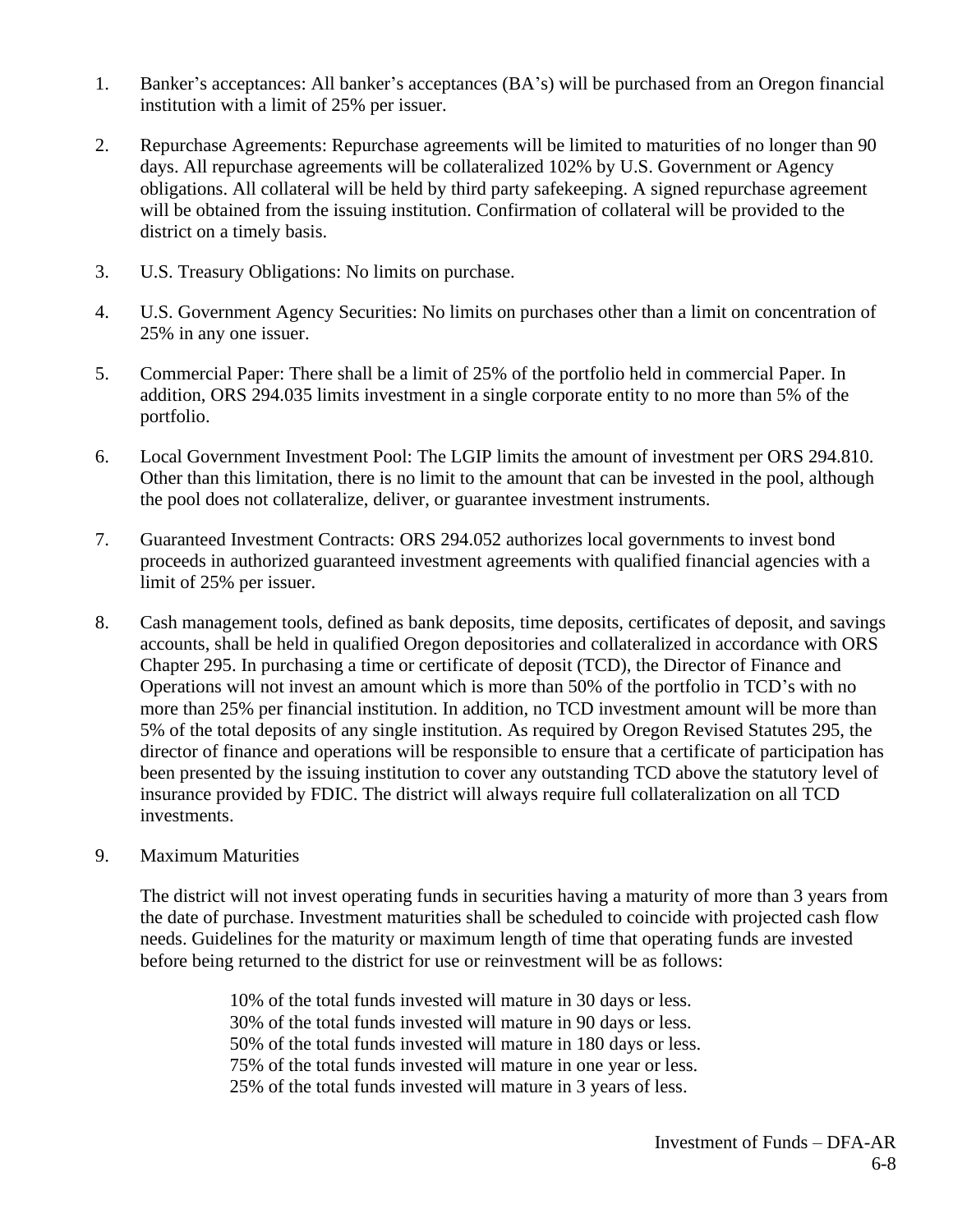The average maturity of the total funds invested should not exceed more than 18 months. If these maturity limits are inadvertently exceeded at the time of a specific investment, the purchase does not need to be liquidated. Future investments must not be made to longer maturity dates until the limits will be met, however.

Typically, total funds invested with maturities longer than 18 months will be scheduled to meet future cash needs.

Specific bond proceeds will be invested based on scheduled cash flow projections. The investments of bond proceeds are restricted under bond covenants that may be more restrictive than the investment parameters included in this regulation. Bond proceeds shall be invested in accordance with the most restrictive parameters of this regulation and the applicable bond covenants and tax laws.

This investment regulation has been submitted for review by the OSTF Board as specified above and in accordance with ORS  $294.135(1)(a)$ .

10. Securities Lending and Reverse Repurchase Agreements

The district will not lend securities nor directly participate in a securities lending or reverse repurchase program.

11. Competitively Priced Securities

Competitive pricing will be sought on all transactions.

- 12. The investment policy and guidelines apply to all funds accounted for in the annual budget.
- 13. The director of finance and operations will maintain a detailed list of all investments including the necessary cash flow projections and schedules for both operating and bond funds and comply with all accounting and statutory rules, including IRS rules on rebate. In addition, collateral for outstanding repurchase agreements and guaranteed investment contracts will be monitored for compliance with this regulation.

# **Reporting**

1. Methods

The director of finance and operations shall prepare an investment report quarterly including a management summary that provides an analysis of the status of the current investment portfolio and transactions made over the previous quarter. The report will be submitted to the Board for review. This management summary will be prepared in manner which will allow the Board to ascertain whether investment activities during the reporting period have conformed to the investment policy.

At a minimum, this report will include the following:

- a. Listing of individual securities held at the end of the reporting period.
- b. Average weighted yield to maturity of portfolio on investments as compared to applicable benchmark(s).
- c. Listing of investments by maturity date, call date, cost and current fair value.